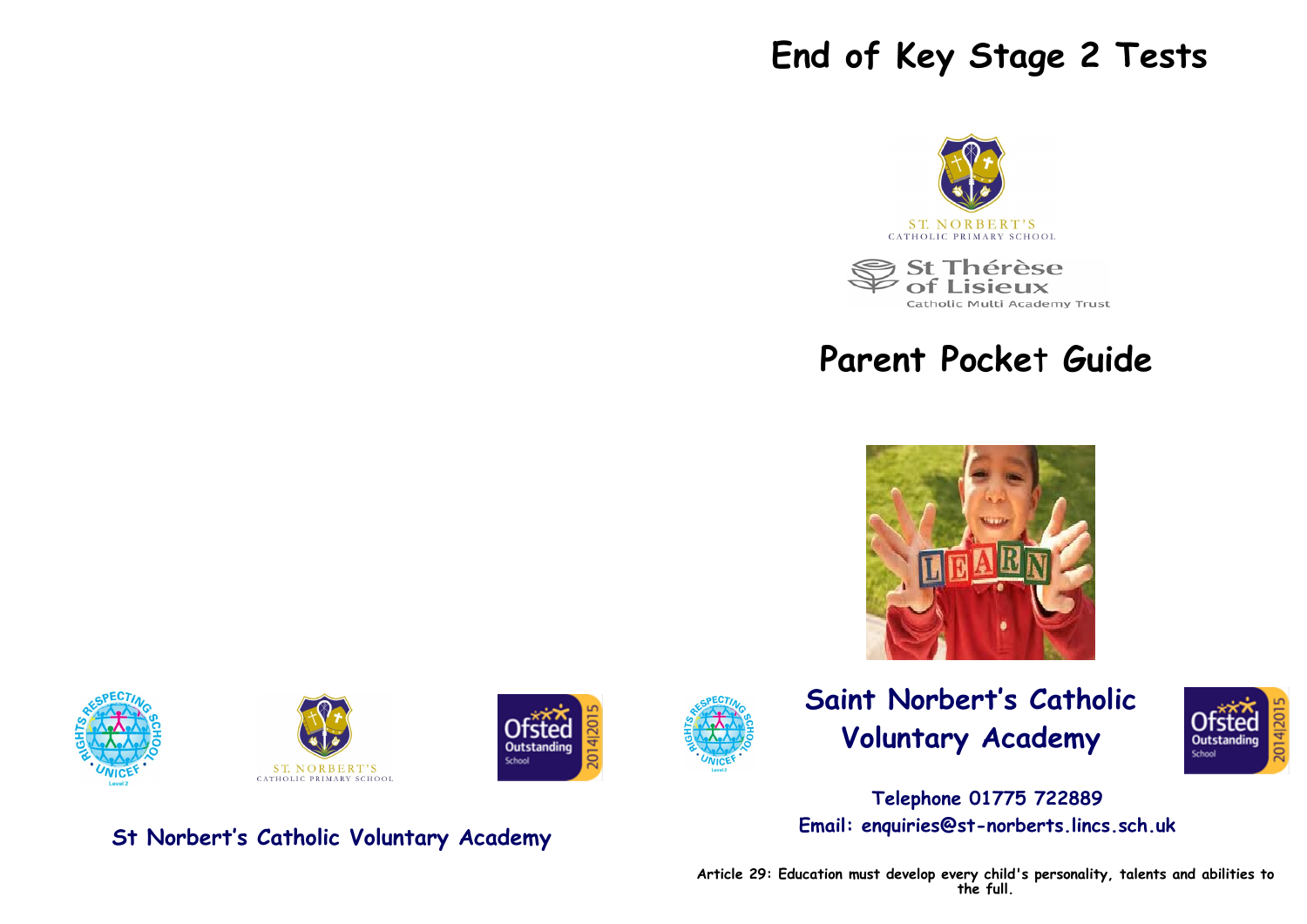#### **Results**

Schools receive the provisional results for their pupils before the end of July. It's then down to each individual school to decide how the results are fed back to parents. Most schools decide to send the results home with end-of-year reports.

National, Local Authority and school results are published in December each year.

After the SATs have been marked, your child's school will receive a raw score and a scaled score. The raw score is the actual amount of marks they received on each test and the scaled score is used to show if a child has met the national standard for that subject. Schools are free to report SATs results as they see fit and in most cases, parents/carers are only given the scaled score. A list of codes is used to indicate a child's scaled score:

AS: the expected standard has been achieved

NS: the expected standard has not been achieved

A: the child was absent from one or more of the test papers

B: the child is working below the level assessed by KS2 SATs

M: the child missed the test

T: the child is working at the level of the tests but is unable to access them (because all or part of a test is not suitable for a pupil with particular special educational needs)

If your child receives a scaled score of 100 or more, it means that they have met the expected standard in that subject. A scaled score of 99 or less means they haven't reached the expected standard.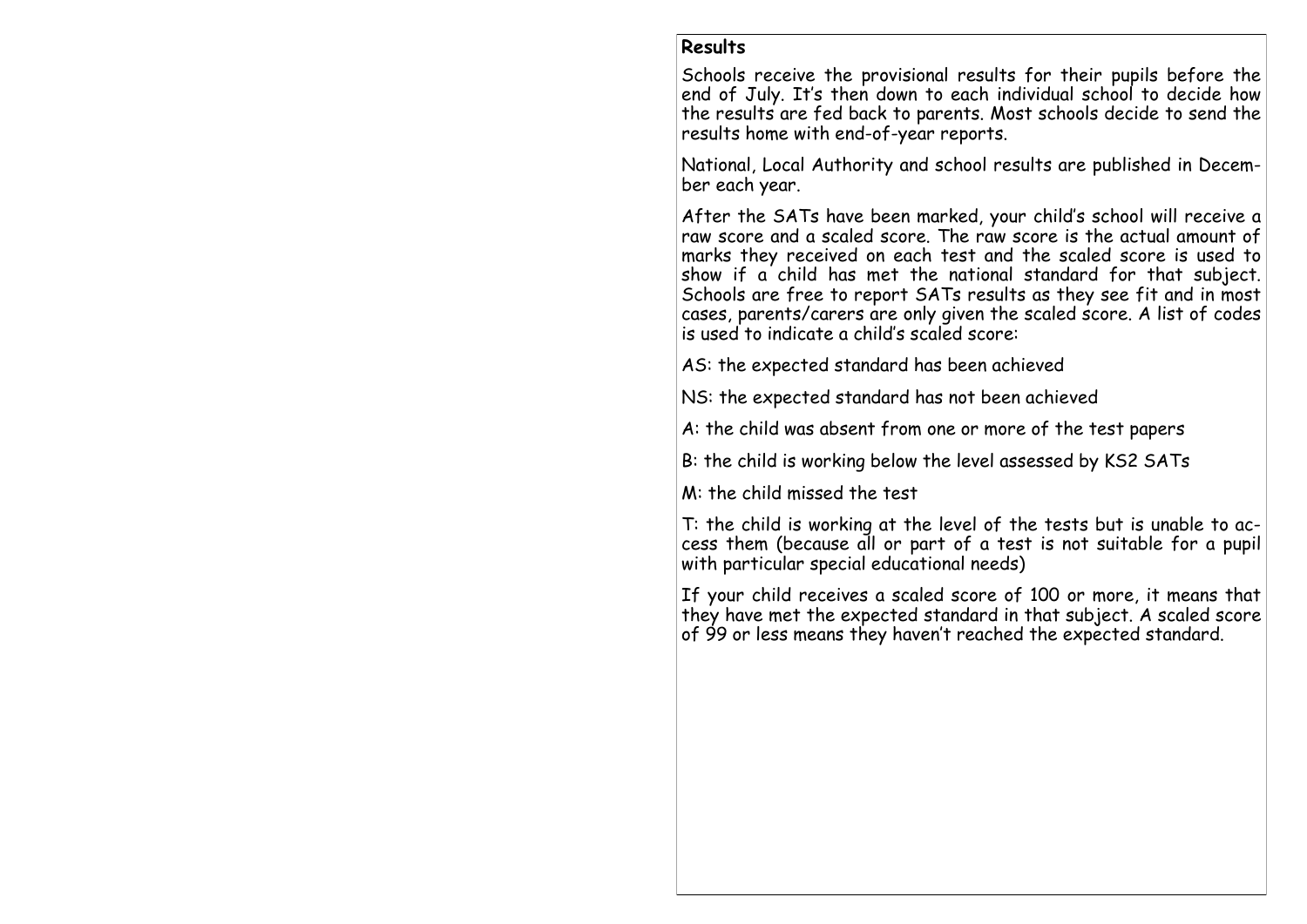Paper 2 – Grammar, punctuation and vocabulary

In the grammar and punctuation test, your child will have to answer a range of questions which will test their understanding of grammatical terms, such as relative pronouns and conjunctions, their use of punctuation such as inverted commas for direct speech and their knowledge of language used in context. Like the reading tests, there is a variety of types of question, including multiple choice, matching answers, completing a sentence and writing a short explanation. Some questions may ask your child to insert punctuation correctly into a sentence (with the punctuation formed correctly) or underline part of a sentence such as a subordinate clause.

## **Marking of Tests**

All SATs papers in KS2 (reading, SPaG and maths) are marked externally by trained assessors. The assessors undergo rigorous training so that the mark scheme is applied consistently to all papers and your child's answers are marked fairly and accurately.

Writing is assessed by teachers within schools. This is so that teachers can assess children's writing ability and skills over a range of different texts they have written such as news reports, stories, non-chronological reports and much more. Several schools throughout the country will be selected at random for moderation. This process involves the local authority sending moderators to at least one quarter of their schools to check that children's writing has been assessed accurately. The moderators undergo rigorous training to ensure they are accurate in their assessment of children's writing.

SATs take place toward the start of May each year. The timetable is set externally so that all schools throughout the country administer the tests at the same time. They begin on a Monday and usually finish on Thursday of the same week. Your child's school will give you more information closer to the time about how this will be organised.

In Year 6, the SATs are more formal – they are taken in a formal setting with a time limit. Children will complete tests in maths and English.

The tests the children take are outlined in the table below:

| English-Reading                                 | 1 papers:<br>Three different texts<br>Mixture of fiction and<br>non-fiction       |
|-------------------------------------------------|-----------------------------------------------------------------------------------|
| English- Spelling, Punctua-<br>tion and Grammar | 2 papers:<br>Spelling<br>punctuation and gram-<br>mar (including vocab-<br>ulary) |
| Mathematics                                     | 3 papers:<br>$X$ 1 Arithmetic<br>X2 mathematical<br>reasoning                     |